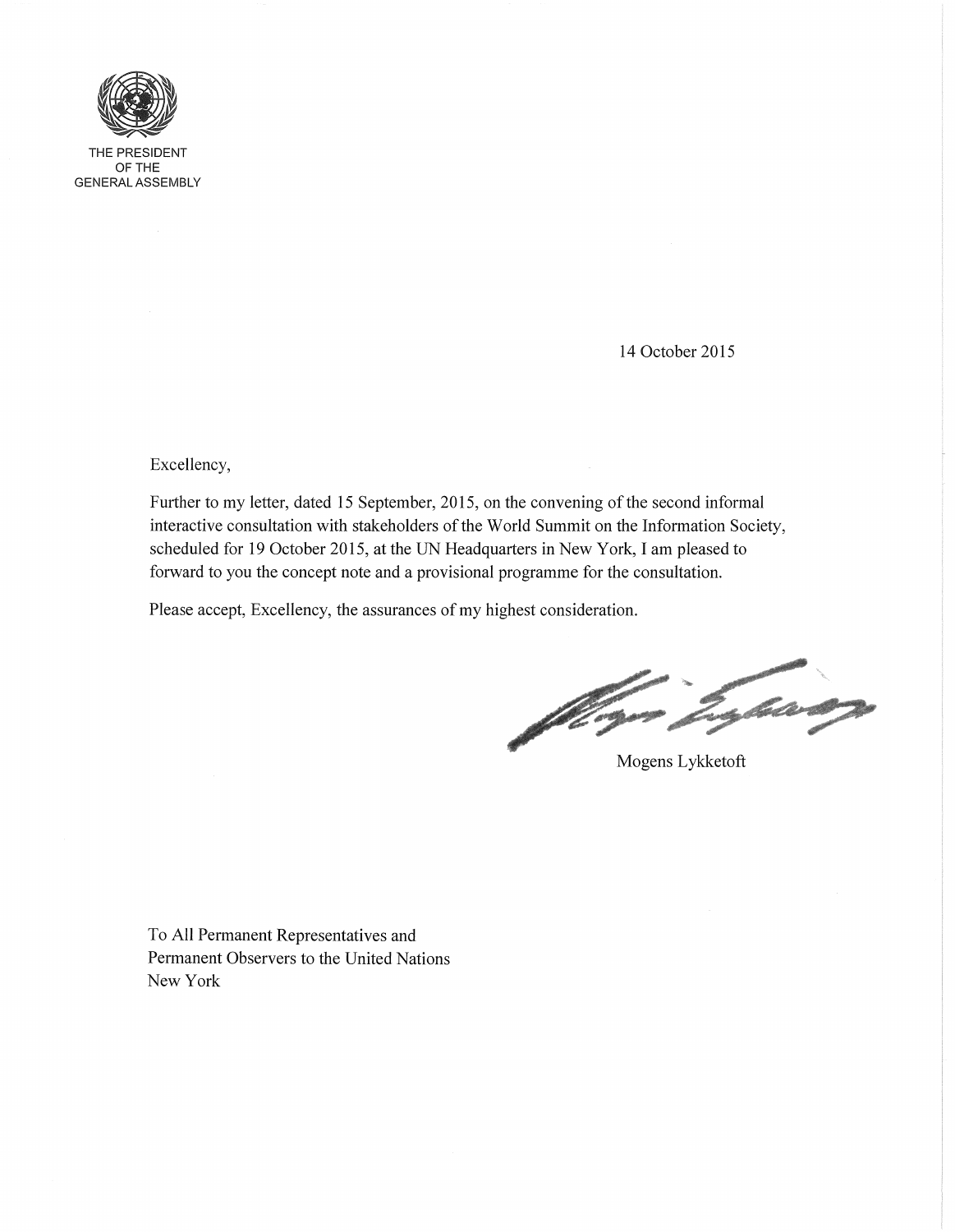### **Concept Note**

## Informal Interactive **WSIS Stakeholder Consultation on the Overall Review by.the General Assembly of the Implementation of the Outcomes of the World Summit on the Information· Society**

## **19 October 2015 ECOSOC Chamber United Nations Headquarters, New York**

#### **Background**

In accordance with its resolution 68/302 and decision 69/559, the General Assembly will convene a high-level meeting on 15-16 December 2015 for an overall review of the implementation of the outcomes of the World Summit on the Information Society (WSIS). The high level meeting will take stock of the progress made in the implementation of the WSIS outcomes and address potential information and communications technology gaps and areas for continued focus, challenges and opportunities, including bridging the digital divide, and harnessing information and communications technologies for development.

As indicated in the Roadmap of the preparatory process, the President of the  $70<sup>th</sup>$  session of the UN General Assembly will organize the second informal interactive consultation on 19 October 2015 with stakeholders of the World Summit on the Information Society, to collect their inputs on the zero draft. This precedes the second preparatory meeting by Member States that will take place on 20-22 October 2015.

#### **Objective**

The consultation will provide WSIS stakeholders an opportunity to contribute their views on the zero draft in a day of interactive discussions.

#### **Guiding questions for the consultation**

- 1 How can ICTs be harnessed for sustainable development? What insights from the last 10 years should be highlighted by the review?
- 2 What concrete measures can help to bridge the digital divide, including between and within countries, and between women and men?
- 3 What should the main goals of Internet governance be ?
- 4 How can best practices be shared and leveraged in order to ensure that we are in a position to mitigate the risks posed by the Internet and maximize its benefits, especially in the areas of universal access to information and knowledge, freedom of expression, privacy and ethics?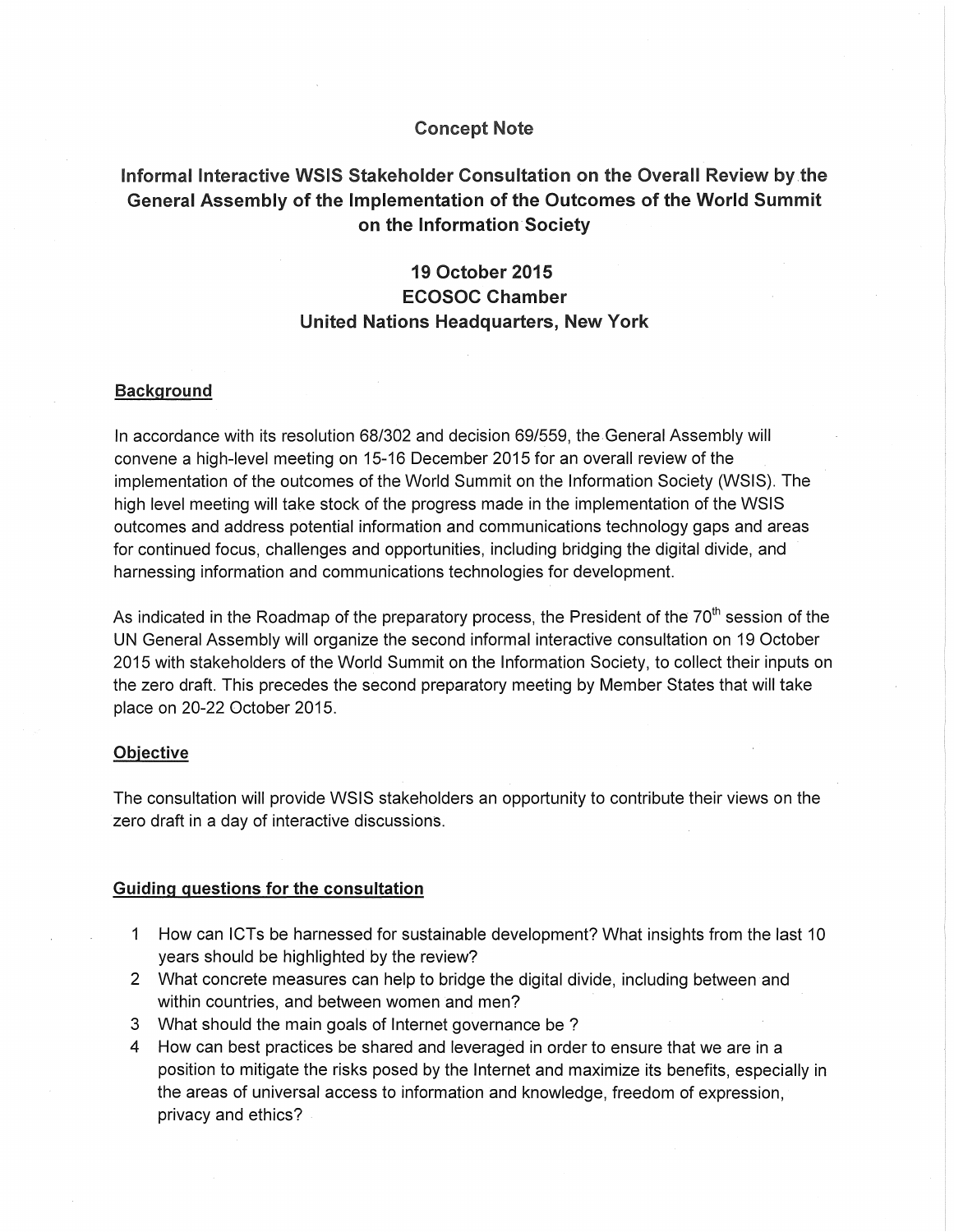5 How should human rights issues related to ICTs be addressed?

### Format

The one-day consultation will be divided into an opening segment, three interactive panels and a closing segment. The themes for the three panel discussions are: i) ICTs for Development ii) Internet Governance and iii) Human Rights and Building Confidence and Security in the use of ICTs.

### Outcome

The outcome will be a President's summary which will be circulated to all Member States and other stakeholders.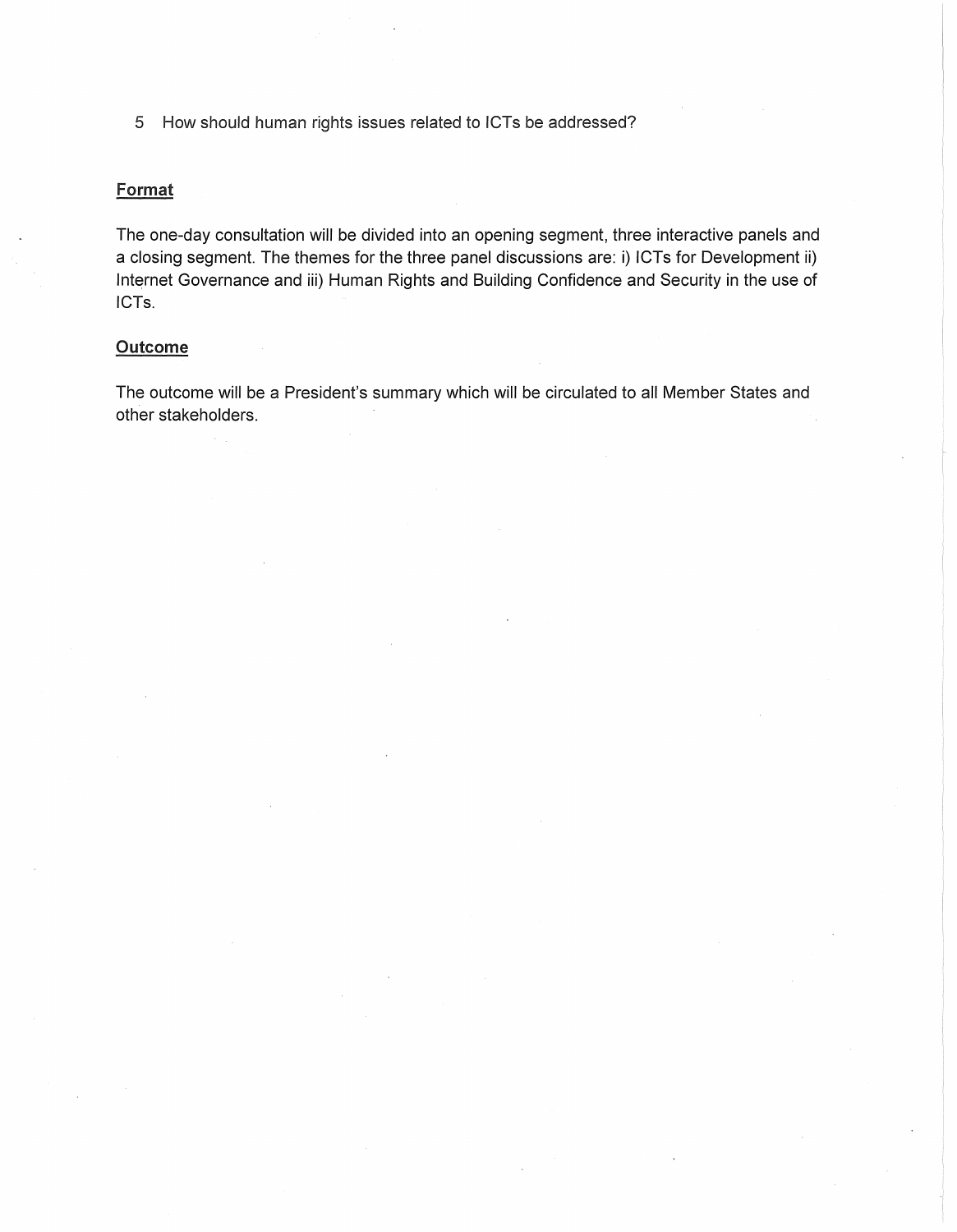# **WSIS+10 Informal interactive stakeholder consultation**

# **ECOSOC Chamber, United Nations Headquarters, New York 19 October 2015**

## **Provisional Programme**

| <b>Morning Session</b>   | <b>Opening Segment</b>                                                                                                                                                                                                                                                                                                                                                                                                                                                                                                                                                               |
|--------------------------|--------------------------------------------------------------------------------------------------------------------------------------------------------------------------------------------------------------------------------------------------------------------------------------------------------------------------------------------------------------------------------------------------------------------------------------------------------------------------------------------------------------------------------------------------------------------------------------|
| 10:00-10:30              | H.E. Mr. Mogens Lykketoft, President of the United Nations General<br>Assembly                                                                                                                                                                                                                                                                                                                                                                                                                                                                                                       |
|                          | H.E. Mr. Jânis Mazeiks, Permanent Representative of the Republic<br>of Latvia to the United Nations and co-facilitator of the<br>intergovernmental negotiations on the review of the implementation<br>of the outcomes of the World Summit on the Information Society<br>(WSIS)                                                                                                                                                                                                                                                                                                      |
|                          | Mr. Lenni Montiel, Assistant Secretary-General for Economic<br>Development, United Nations Department of Economic and Social<br>Affairs                                                                                                                                                                                                                                                                                                                                                                                                                                              |
| 10:30-13:00              | <b>Panel 1. ICTs for Development</b>                                                                                                                                                                                                                                                                                                                                                                                                                                                                                                                                                 |
|                          | Moderator: Ms. Anne Miroux, Director, Division on Technology and<br>Logistics and Head of the Commission on Science and Technology<br>for Development (CSTD) Secretariat, United Nations Conference on<br>Trade and Development (UNCTAD)                                                                                                                                                                                                                                                                                                                                             |
|                          | Stakeholder Panellists:<br>Mr. Martin Tsounkeu, General Representative, Africa<br>Development Interchange Network (ADIN)<br>Ms. Sheetal Kumar, Programme Manager, Global Partners<br>Digital<br>Mr. Jerome Morrissey, Chief Executive Officer, Global<br>eSchools and Communities Initiatives, (GESCI)<br>Mr. Osvaldo Larancuent Cueto, Professor, El Instituto<br>Tecnológico de Santo Domingo (INTEC), Dominican<br>Republic<br>Co-moderator: Ms. Marie Paule Roudil, Director, UNESCO Liaison<br>Office in New York and Representative to the United Nations<br>(closing remarks) |
| <b>Afternoon Session</b> | <b>Panel 2. Internet Governance</b>                                                                                                                                                                                                                                                                                                                                                                                                                                                                                                                                                  |
| 15:00 - 16:20            | Moderator: Ms. Doreen Bogdan-Martin, Chief, Strategic Planning<br>and Management, International Telecommunication Union (ITU)                                                                                                                                                                                                                                                                                                                                                                                                                                                        |